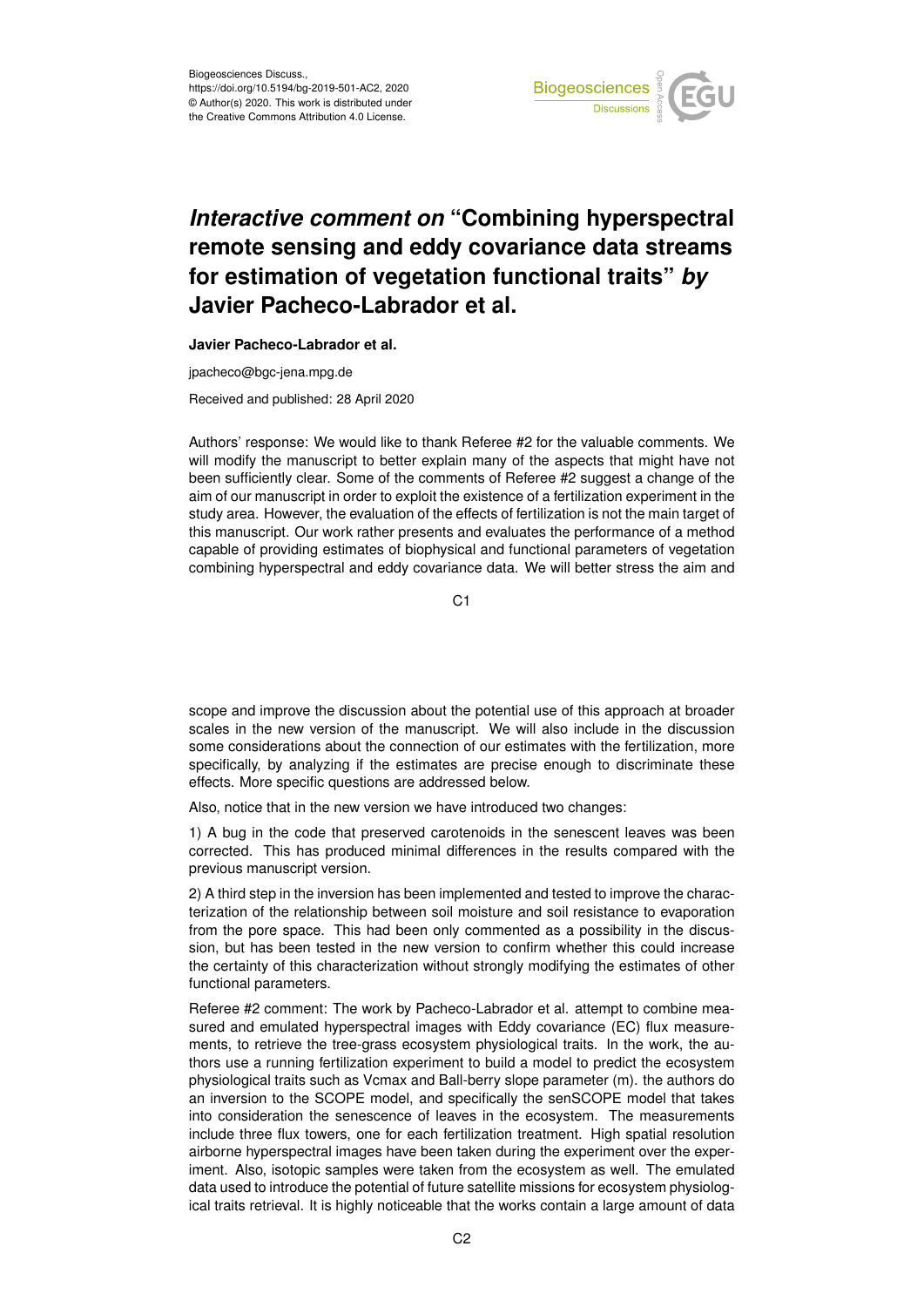from many years of measurements. Moreover, the combination of the fertilization treatments, in the heterogeneous ecosystem, using a wide range of measurements should bring to a robust understanding of the ecosystem physiological behavior. The use in the SCOPE model also allows to combine spectral and physical parameters measurements to retrieve ecosystem physiological parameters. However, reading through the manuscript leads to the filling that the current work was mainly the building of the model and less to achieve an understanding of the ecosystem relation between the measured spectral data and the physiological traits.

Authors' response: We agree with Referee #2 that the aim of our manuscript is not achieving an understanding of the ecosystem relation between the measured spectral data and the physiological traits. We aim to provide a method capable of filling a knowledge gap on the spatio-temporal distributions of key functional traits controlling carbon and water exchange, -such as Vcmax or the Ball-Berry slope m- by combining novel spaceborne hyperspectral imagery and eddy covariance fluxes. This gap implies for example the use of tabulated values of these parameters in terrestrial biosphere models which inflate uncertainties of predicted fluxes (see Rogers et al., 2017 or Walker et al., 2017); in this context, the use of novel remote sensing data, such as hyperspectral imagery, can contribute to better monitor and characterize vegetation function (Schimel et al., 2019)). This manuscript is a first step in a hypothesis that if successful, would allow estimating the temporal variability of these parameters in numerous ecosystem stations covering different biomes; and later on use this information to globally upscale this information (see Moreno et al., 2018 or Walker et al., 2017); which would allow filling a knowledge gap that limits the understanding and modeling of carbon and water fluxes.

Therefore, our manuscript focuses on presenting and testing the robustness of a method that could potentially be the basis of a global spatiotemporal characterization of key functional traits of vegetation. In this context, we do not aim to assess the effects of fertilization but rather the capability of capturing temporal dynamics. We use a study

C3

site undergoing manipulation since it offers some advantages to test this methodology such as repeated eddy covariance fluxes in each campaign (three towers operate) and spatial variability in the biochemical, structure and function of vegetation that allow us to understand the robustness of the retrievals. The evaluation of vegetation responses to fertilization is a very interesting research question and several coauthors of this manuscript lead research in that direction, existing currently several works in preparation for submission, under review, or even accepted for publication in different journals. In general, these works require time series of different observations which are denser than the yearly airborne campaigns that we use in this manuscript.

We would also like to stress that in this manuscript we do not develop senSCOPE; this model is presented in another manuscript that for practical purposes has been openly archived (Pacheco-Labrador et al., 2020) and that is currently under review in another journal. The current manuscript presents an inversion approach that can be applied both to senSCOPE and SCOPE with the main aim of simultaneously estimating biophysical and functional traits. We test this approach in a complex ecosystem combining two vegetation layers with very different properties and phenology. Results suggest that the method is robust to several sources of uncertainty and that it would likely perform even better in other sites where models assumptions are better met.

We will clarify the aim and overarching goal of our manuscript in the text. Also, we will discuss which parameters might have been estimated with precision enough to reproduce responses expected from fertilization, in particular of Nitrogen.

## References:

Rogers, A., Medlyn Belinda, E., Dukes Jeffrey, S., Bonan, G., Caemmerer, S., Dietze Michael, C., Kattge, J., Leakey Andrew, D.B., Mercado Lina, M., Niinemets, Ü., Prentice, I.C., Serbin Shawn, P., Sitch, S., Way Danielle, A., & Zaehle, S. (2017). A roadmap for improving the representation of photosynthesis in Earth system models. New Phytologist, 213, 22-42 Walker, A.P., Beckerman, A.P., Gu, L., Kattge, J., Cernusak Lucas,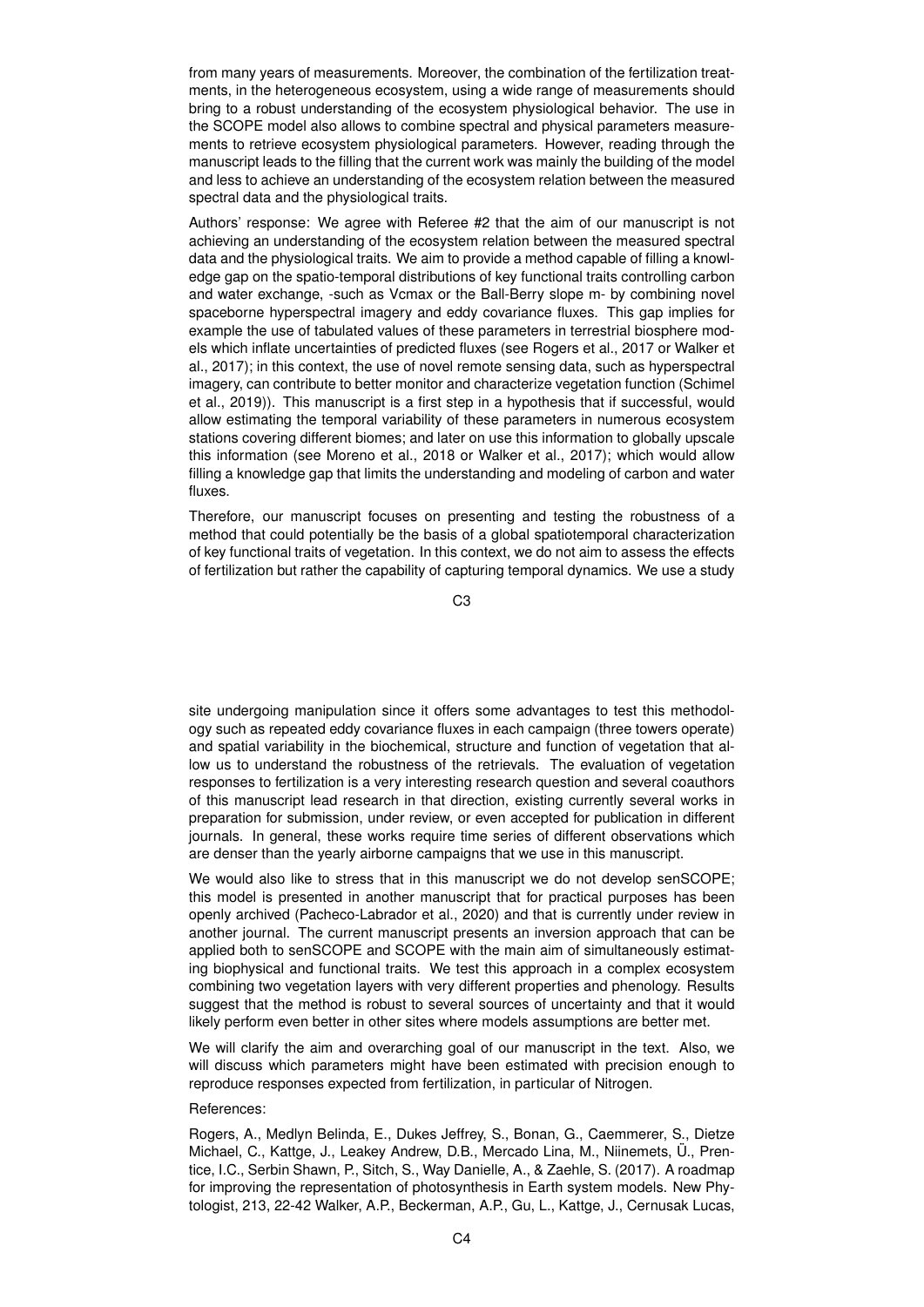A., Domingues, T.F., Scales Joanna, C., Wohlfahrt, G., Wullschleger, S.D., & Woodward, F.I. (2014). The relationship of leaf photosynthetic traits – Vcmax and Jmax – to leaf nitrogen, leaf phosphorus, and specific leaf area: a metaâ $\tilde{A}$ Ranalysis and modeling study. Ecology and Evolution, 4, 3218-3235 Schimel, D., Schneider, F.D., Carbon, J., & Participants, E. (2019). Flux towers in the sky: global ecology from space. New Phytologist, 224, 570-584 Moreno-Martínez, Á., Camps-Valls, G., Kattge, J., Robinson, N., Reichstein, M., van Bodegom, P., Kramer, K., Cornelissen, J.H.C., Reich, P., Bahn, M., Niinemets, Ü., Peñuelas, J., Craine, J.M., Cerabolini, B.E.L., Minden, V., Laughlin, D.C., Sack, L., Allred, B., Baraloto, C., Byun, C., Soudzilovskaia, N.A., & Running, S.W. (2018). A methodology to derive global maps of leaf traits using remote sensing and climate data. Remote Sensing of Environment, 218, 69-88 Pacheco-Labrador, J., El-Madany, T.S., van der Tol, C., Martín, M.P., Gonzalez-Cascon, R., Perez-Priego, O., Guan, J., Moreno, G., Carrara, A., Reichstein, M., & Migliavacca, M. (2020). sen-SCOPE: Modeling radiative transfer and biochemical processes in mixed canopies combining green and senescent leaves with SCOPE. bioRxiv, 2020.2002.2005.935064

Referee #2 comment: Moreover, it is a bit problematic to estimate the model performance in Infront of other estimated values (with their on uncertainties) and not with actual measured values. Estimation of Vcmax from leaves N content (which is also estimated part of the times, according to the authors) required a large number of assumptions and should be done carefully.

Authors' response: This comment is in part related with the fact that the assessments of the estimates and the databases involved have not been adequately described in the manuscript. In connection with comments made by Referee #1, we will improve the description of the different datasets generated and used in the manuscript as well as better justify how the evaluation of the different parameters is carried out. Part of these details will be presented in an additional figure as well as in a supplementary material that will improve the understanding of how and why this evaluation is done.

We acknowledge that the evaluation Cab and Vcmax is indirect, and mainly relies on

C5

nitrogen (N). We must stress that N was measured in the grassland and the trees in all the field campaigns where it is reported and was neither gap-filled nor estimated; this might not have been clear from the manuscript. This evaluation is not a direct comparison with observations of the assessed parameters as we acknowledge in the manuscript, but it is rather an alternative approach to overcome the lack of field observations. Since direct observations are not available for all the campaigns, we used additional estimates of these parameters as a reference to compare our estimates. However, we are aware and acknowledge that this is not a direct comparison. The lack of field observations representative of eddy covariance footprint-scale areas is usual problem in remote sensing, especially for functional traits controlling gas exchange rates such as Vcmax and m. Measurements of these parameters are strongly resource limited and strongly subject of scaling uncertainties when the study features numerous species. In this context, one of the contributions of the manuscript is proposing the use pattern-oriented evaluation approach to assess the estimates of functional traits that might not be frequently available the field.

One of the challenges that this and many other research works face is the evaluation of remote sensing based estimates. Mediterranean tree-grass (and other) ecosystems feature high species richness and spatial variability in the grassland, and a heterogeneity imposed by the coexistence of scattered tress and the grassland itself. This spatial variability must be accounted for during the estimation of ecosystem-scale vegetation parameters; which means that measurements must be taken at different locations and vegetation types, and then integrated according to the representativeness of the different samples in the ecosystem. This requires a sampling large enough (e.g., number, distribution and size of samples) to provide robust values, representative of the ecosystem. This is possible for biophysical parameters estimated via destructive sampling of vegetation material or canopy-scale technics: leaf biochemical contents or leaf area index. These parameters can be determined from samples of vegetation where the representativeness and individual values of the parameters of each species do not need to be individually measured; which reduces uncertainties propagated in the up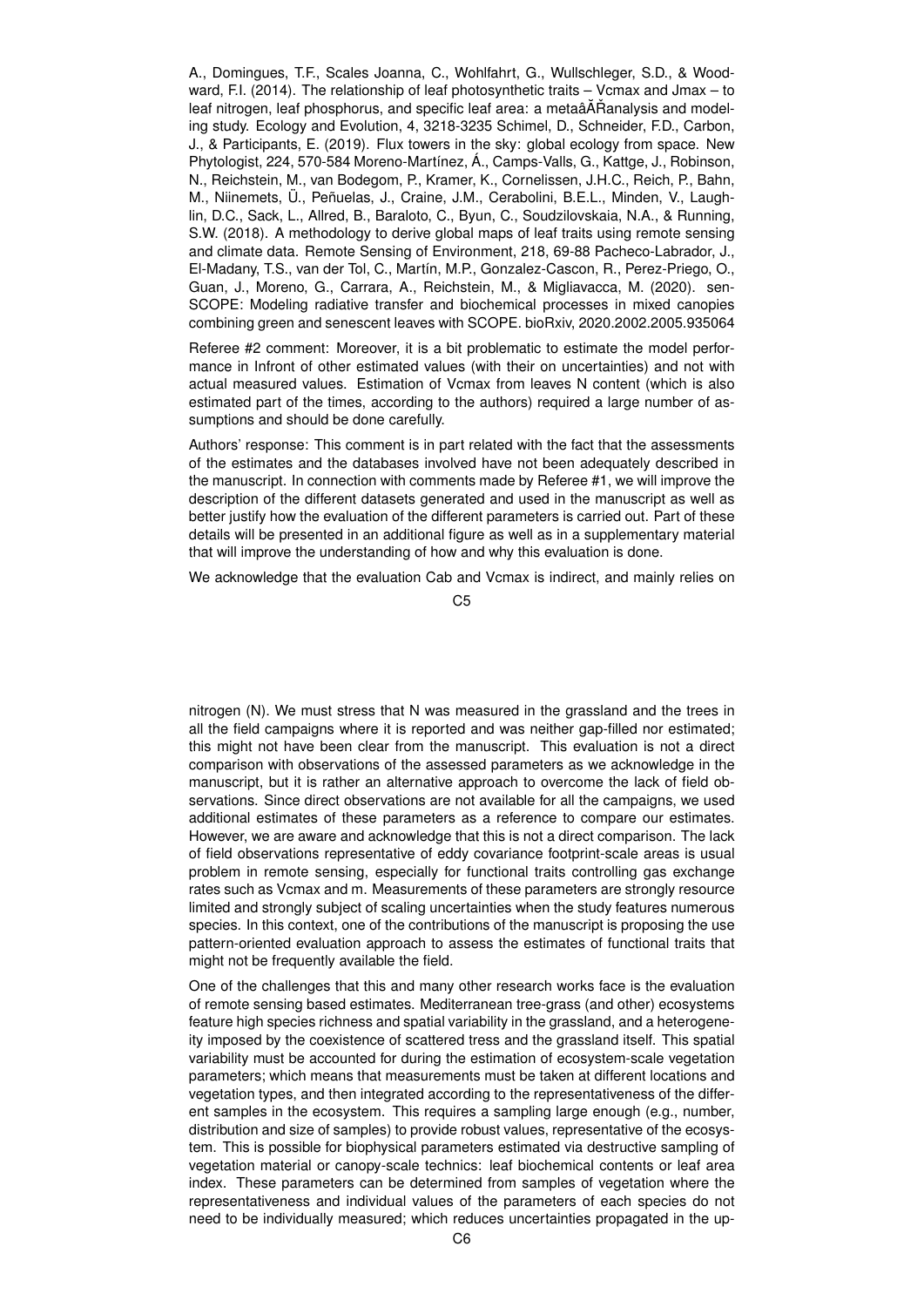scaling (e.g., sampling all the vegetation material inside quadrants of known area). Years of sampling experience have shown the researchers working in our study site, the sampling strategy required to properly characterize the different vegetation types, according to their spatial and temporal variability (e.g., see Mendiguren et al., 2015 or Melendo-Vega et al., 2017).

However, functional parameters such as Vcmax or the Ball-Berry model slope m cannot be determined from bulk samples of vegetation; but must be measured leaf by leaf using gas exchange chambers for long periods of time (e.g. 40 min). Considering that the objective of such measurements would be providing values of the functional parameters representative of the eddy covariance footprint, the high spatial variability and species richness (quite evenly distributed in the grassland) would make necessary a huge number of measurements which could not be acquired due to time and technical limitations. Also, since these measurements would be species-based, the up-scaling process would be prone to high uncertainty. This problem is not only related to the study site, but to extensive areas comprehending numerous species or to diverse and rich ecosystems. For these reasons, we propose alternative methods (pattern-oriented evaluation approach) to assess estimates of functional parameters of vegetation. This approach relies on the capability of the model to reproduce expected patterns, either from the literature or from observations, with no prior knowledge about them. In order to evaluate Vcmax we rely on its relationship with nitrogen (N) assuming that the larger the presence of N in the leaf, the larger is the chance that this is placed in the Rubisco enzyme, therefore enhancing Vcmax. The specific relationship between both variables is species-dependent and changes according to different plant strategies. However, the existence of a positive relationship between N and Vcmax is known and has been shown for different vegetation types in the literature (e.g., Quebbeman and Ramirez, 2016; Walker et al., 2014; Feng and Dietze, 2013 or Kattge et al., 2011). Therefore, we exploit this knowledge to assess whether our estimates are plausible and reproduce expected relationships with other parameters or they are just loose equifinality or illposed solutions of the inversion. We are aware that there might sources of uncertainty

 $C.7$ 

but the fact that Vcmax scales with N according to what expect from a large body of literature shows that the retrieval of Vcmax is realistic. In the case of the Ball-Berry model slope m, we use the 13C discrimination as discussed and suggested by Seibt et al., 2008. Under certain conditions 13C discrimination and water use efficiency are inversely related. We are also aware of the limitations of this approach (e.g. Seibt et al., 2008; Medlyn et al., 2017); which we discussed in the manuscript. We took measures to minimize the effect of these additional factors, for example, we evaluated also underlying water use efficiency to minimize the effect of VPD, and considered only estimates close to the peak of the season, since 13C discrimination represents an integrative process whereas the m and uWUE vary in time or are rather instantaneous.

Another vegetation parameter that had to be evaluated indirectly was chlorophyll content since no field measurements in the grassland were available for most of the field campaigns; for this reason, this parameter was also evaluated indirectly. We used the relationship between chlorophyll content (Cab) and nitrogen (N) of the data available in these and other unrelated campaigns (see Melendo-Vega et al., 2017) to estimate grass Cab when missing, and then we scaled using trees Cab estimated in the field with a SPAD meter. On the contrary, the measurement of Cab in trees leaves using a SPAD meter took place in all the campaigns. It relies on solid and extensive datasets as well as on laboratory analyses that coauthors of this manuscript specifically refined to improve the photometric determination of pigments in the Holm oak leaves (Gonzalez-Cascon et al., 2017). Since most of the field estimates rely on the grass Cab-N relationship, we did not compare estimated and field Cab directly, but we rather looked at their relationship with N at ecosystem scale. This will be also clarified in the text.

The evaluation of our estimates is as thorough as possible given the constraints imposed by the ecosystem under study and the availability of data. We have carried out an evaluation effort not typically addressed in this sort of analysis, in order to provide plausible estimates; however, this process requires relying on some assumptions;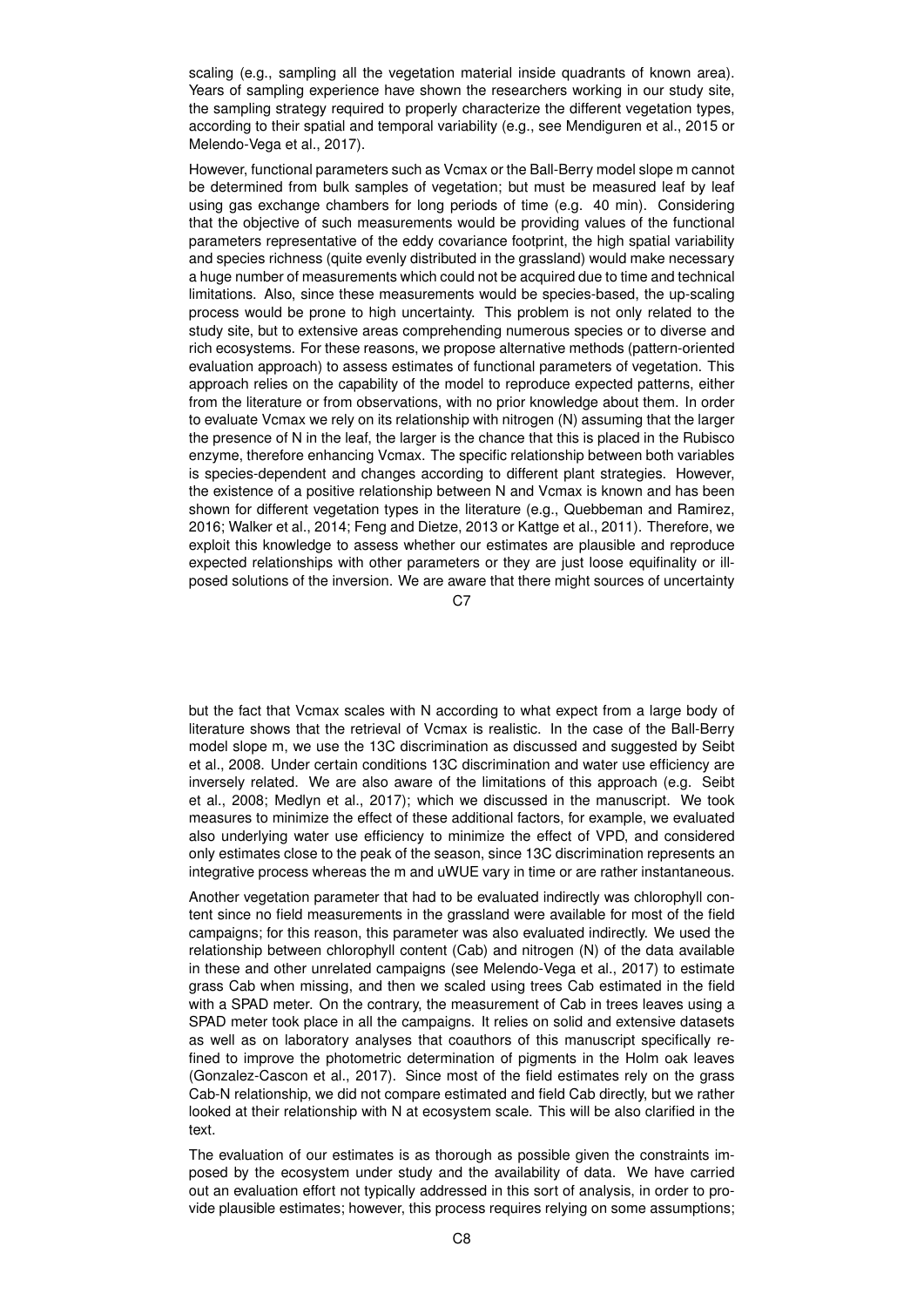which we acknowledge in the manuscript. Many of the works dealing with the inversion of SCOPE evaluate Vcmax against NDVI, or simply comparing predicted and observed fluxes. Our work proposes the use of new evaluation methods that could contribute to other studies in the future.

In order to make this rationale more clear, we have stressed the assumptions behind the evaluations we carried out, especially in the case of the functional parameters, and increased the discussion of the consequences of their violation. We have also stressed the relevance of indirect evaluations when direct one are not feasible; this is necessary since functional parameters are more and more often evaluated from remote sensing, but not direct assessment is always available at this scales.

## References:

Mendiguren, G., Pilar Martín, M., Nieto, H., Pacheco-Labrador, J., & Jurdao, S. (2015). Seasonal variation in grass water content estimated from proximal sensing and MODIS time series in a Mediterranean Fluxnet site. Biogeosciences, 12, 5523-5535 Melendo-Vega, J., Martín, M., Pacheco-Labrador, J., González-Cascón, R., Moreno, G., Pérez, F., Migliavacca, M., García, M., North, P., & Riaño, D. (2018). Improving the Performance of 3-D Radiative Transfer Model FLIGHT to Simulate Optical Properties of a Tree-Grass Ecosystem. Remote Sensing, 10, 2061 Quebbeman, J.A., & Ramirez, J.A. (2016). Optimal allocation of leaf-level nitrogen: Implications for covariation of Vcmax and Jmax and photosynthetic downregulation. Journal of Geophysical Research: Biogeosciences, 121, 2464-2475 Walker, A.P., Beckerman, A.P., Gu, L., Kattge, J., Cernusak Lucas, A., Domingues, T.F., Scales Joanna, C., Wohlfahrt, G., Wullschleger, S.D., & Woodward, F.I. (2014). The relationship of leaf photosynthetic traits – Vcmax and Jmax – to leaf nitrogen, leaf phosphorus, and specific leaf area: a metaâĂŘanalysis and modeling study. Ecology and Evolution, 4, 3218-3235 Feng, X., & Dietze, M. (2013). Scale dependence in the effects of leaf ecophysiological traits on photosynthesis: Bayesian parameterization of photosynthesis models. New Phytologist, 200, 1132-1144 Kattge, J., Díaz, S., Lavorel, S., Prentice I, C., et al. (2011). TRY – a

 $C9$ 

global database of plant traits. Global Change Biology, 17, 2905-2935 Seibt, U., Rajabi, A., Griffiths, H., & Berry, J.A. (2008). Carbon isotopes and water use efficiency: sense and sensitivity. Oecologia, 155, 441 Medlyn, B.E., De Kauw, e.M.G., Lin, Y.S., Knauer, J., Duursma, R.A., Williams, C.A., Arneth, A., Clement, R., Isaac, P., Limousin, J.M., Linderson, M.L., Meir, P., MartinâĂŘStPaul, N., & Wingate, L. (2017). How do leaf and ecosystem measures of waterâĂŘuse efficiency compare? New Phytologist, 216, 758-770 Gonzalez-Cascon, R., Jiménez-Fenoy, L., Verdú-Fillola, I., & Martín, M.P. (2017). Short communication: Aqueous-acetone extraction improves the drawbacks of using dimethylsulfoxide as solvent for photometric pigment quantification in Quercus ilex leaves. 2017, 206

Referee #2 comment: To my opinion, this work has a high potential to bring to a better understanding of the ecosystem physiological response through hyperspectral and EC measurements, however, several changes are required: - All the graphs (except to figures 2&3) do not mention the fertilization treatments, maybe this addition can explain part of the variance in the graphs.

Authors' response: We think as the Referee #2 that the analysis of the response to the fertilization of the ecosystem is indeed an interesting point, which is the objective of the experimental effort. However, this is not the aim of this manuscript. We'd rather exploit the variability induced by fertilization to test the robustness of the retrieval method to different conditions. We have stressed this idea now in the methods' section; however, we have also extended the discussion to explain which parameters were estimated precisely enough to discriminate the effects induced by fertilization.

Referee #2 comment: - It looks like the summer measurements are not responding to the model, maybe the authors should consider excluding these results from the model, or at least to model them separately.

Authors' response: We agree with the Referee #2 in the fact that larger uncertainties occur during the dry period. The reasons for this are analyzed in the discussion sec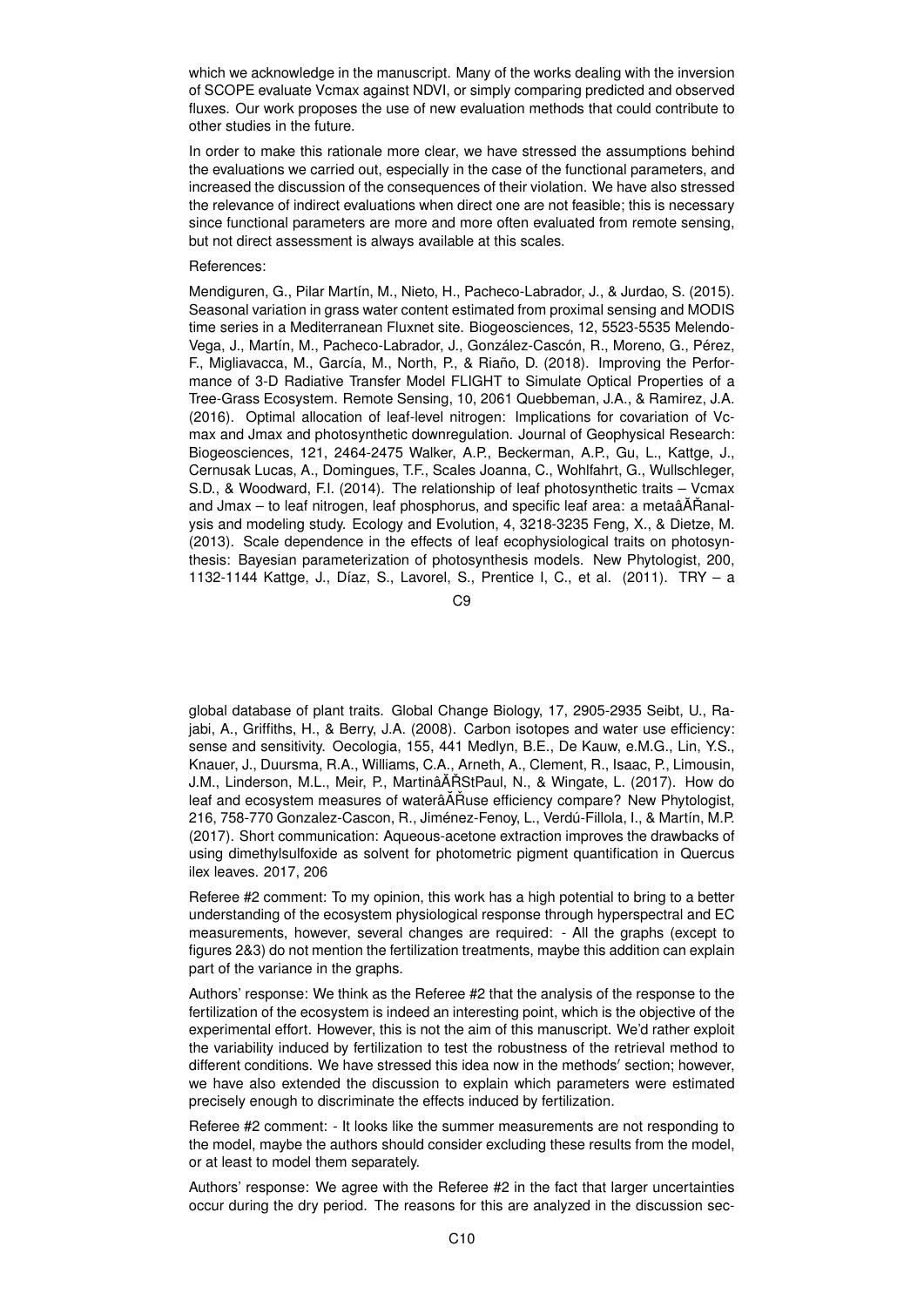tion. We think that, rather than excluding this period it is important to include it in order to understand the potential risks and problems related with the study of this and similar ecosystems during the dry season. Notice that the inversion of the model is independently carried out for each date and tower; thus the presence of these data does not compromise the retrievals in other campaigns/periods. During evaluation, these data will be kept together to represent the total performance of the method. But we will stress this aspect as suggested by Referee #2.

Referee #2 comment: - In general, the discussion is mainly explaining the technical reasons for the model behavior against the other parameters. Maybe connecting the model to the actual physiology measured in the field will lead to a better understanding of the model strengths and weaknesses.

Authors' response: In response to a previous Referee #2 comment, we explained that the overarching goal of this manuscript, which is contributing to fill the knowledge gap about spatiotemporal distributions of key functional vegetation traits controlling carbon and water exchange in terrestrial biosphere modeling. We also explained that the scope of this work limits to the proposition and evaluation of a methodology that, when applied in numerous eddy covariance stations might eventually allow global up-scaling of these traits' distributions. In order to improve the understanding of the relevance and the aim of this manuscript, we will extend the discussion section, especially the first part, to stress the potential of this method and the need to test it in more and different ecosystems. We will stress that we demonstrated that the method is applicable in 3 different eddy covariance systems and with multiple imagery. We therefore think the method can be generally used, and the fact that it has been tested in a challenging ecosystem suggests that it could better perform in other sites where model assumptions are better met. The next steps will be an application on multiple sites with multiple hyperspectral imageries as soon as they will be available from recent or forthcoming space mission such as EnMAP, PRISMA, SBG, and/or DESIS, among others.

Regarding the part of the discussion on the uncertainties, we will try to streamline this

C11

section to meet the comment of Referee #2, but we also think that an open discussion on the uncertainties is very useful for the community. Some of the uncertainties discussed are specific of the ecosystem under study but not exclusive and a can affect also grasslands, or other ecosystems structurally heterogeneous. For example, it is well known that unidimensional radiative transfer models do not accurately represent canopies with strong geometrical scattering components due to the presence of occluding volumes. It is also known that the absorption coefficients and the refractive index used by leaf radiative transfer models are effective averages determined from different species. Thus, the properties of some types of vegetation might not be not always accurately represented. Our manuscript does not cover a large and diverse range of ecosystems, but we deal with problems that, with some differences, can be found in other remote sensing studies and sites. We will reinforce this idea in the discussion, and we will reinforce the need of thorough evaluation of these estimates. In this context, we will also strength the connection of our results with the phenology or the physiology of the site in order to discuss the reliability of the estimates and limitations of the method. However, notice that this is not the aim of this manuscript, and more complete and dedicated research has been carried out in parallel works using additional datasets such as denser time series of other measurements. Moreover, a deeper analysis of the model senSCOPE and its connection with physiology both measured and also simulated by the original model SCOPE is presented in the senSCOPE manuscript (Pacheco-Labrador et al., 2020).

## References:

Pacheco-Labrador, J., El-Madany, T.S., van der Tol, C., Martín, M.P., Gonzalez-Cascon, R., Perez-Priego, O., Guan, J., Moreno, G., Carrara, A., Reichstein, M., & Migliavacca, M. (2020). senSCOPE: Modeling radiative transfer and biochemical processes in mixed canopies combining green and senescent leaves with SCOPE. bioRxiv, 2020.2002.2005.935064

Short comments through the MS: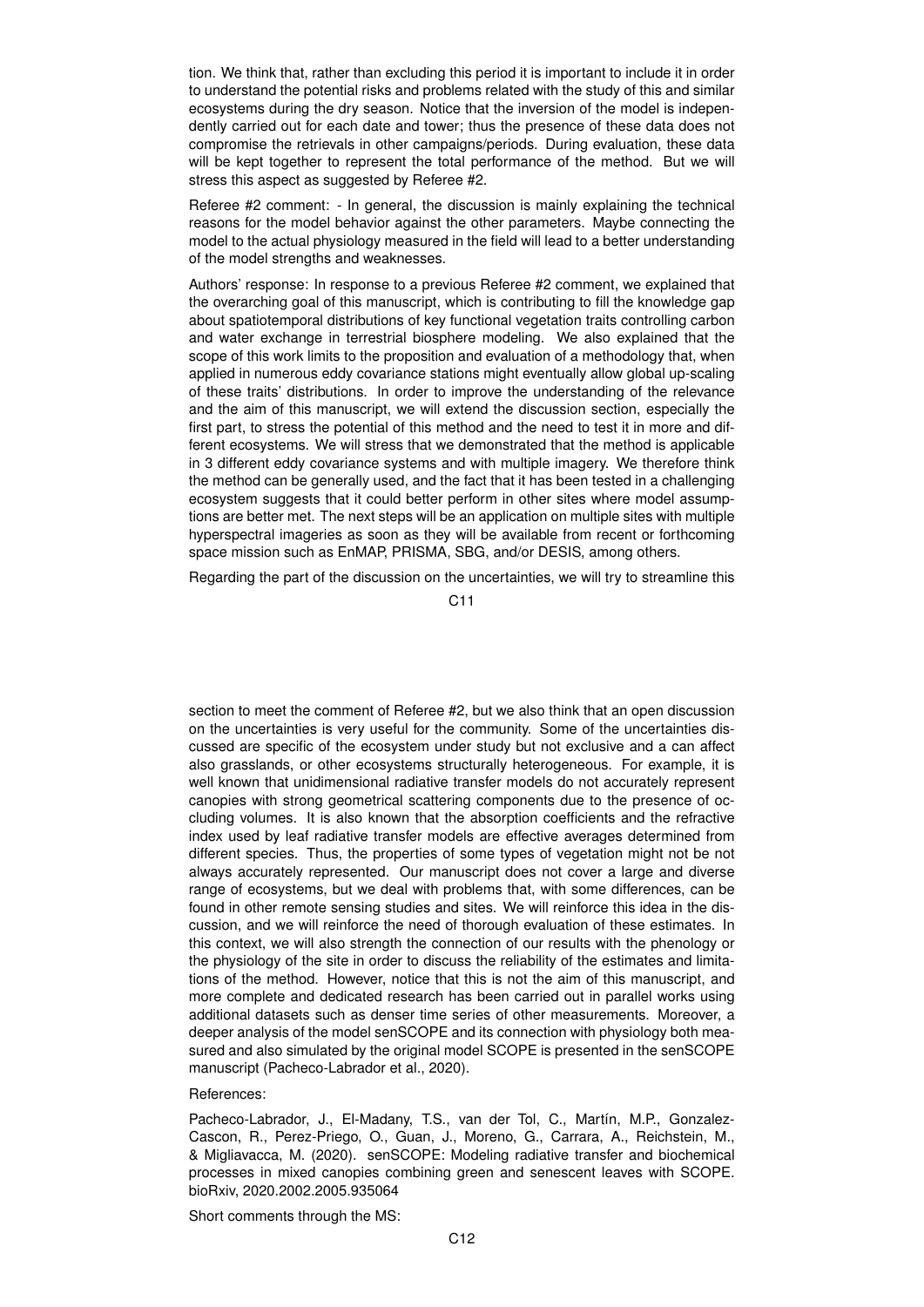- Line 77: Reference is required.

Authors' response: A reference will be added

- Line 79-80: This is a very simplified assumption. many works demonstrated that the atmospheric demand is highly relevant to the transpiration and stomatal response.

Authors' response: The statement will be rephrased to acknowledge also this fact.

- Line 86-87: Reference is required.

Authors' response: A reference will be added

- Line 112: Authors should consider referring to Fu et al. (2020), PCE "Estimating photosynthetic traits from reflectance spectra: A synthesis of spectral indices, numerical inversion, and partial least square regression". Authors' response: Thanks for the suggestion, we have considered the contents of this manuscript and we will include a comment to it in this part of the introduction.

- Line 215-216: WC is a tricky parameter; the leaf relative water content is a more reliable parameter in terms of plant water status.

Authors' response: This parameter is measured since it is one of the input parameters of the leaf radiative transfer model of senSCOPE. Its comparison with estimates is not presented in the manuscript but we confirmed that due to the lack of spectral reflectance data in the SWIR bands this parameter could not be constrained. This was commented in an early version of the manuscript but this comment was removed at some point during the preparation of the submitted document. We will bring it back to the results section as "The lack of information in the short wave infrared prevented adequate constrain of Cw (not shown)."

- Line 226: it is not clear how N content was measured please explain or add a reference.

Authors' response: We will improve the description of the field data used in this

 $C<sub>13</sub>$ 

manuscript and on how these are integrated to ecosystem level. N determination is now explained in a dedicated supplementary material

- Line 226: which model was used? Reference.

Authors' response: This model was produced for time series of field data available in the study site. We will describe this analysis in a new supplementary material section.

- Line 230: Please note, if it is possible, if the estimation of Cab was done from estimated Nmass or only from measured values.

Authors' response: N was measured in all the campaigns where Cab of the grassland was not; therefore we used the observed relationship in the study site during additional campaigns (not concurrent to airborne overpasses) where grass N and Cab were simultaneously measured to gap-fill Cab in the campaigns where it was not available. This is now more extensively described in the dedicated supplementary material.

- Fig. 4: Fig. 4 please fit the letters in the legend to the figure.

Authors' response: The references to the subplots in the caption will be corrected.

- Fig. 6: to see all the points on the graph and avoid overlap, the authors should make them a bit transparent.

Authors' response: We will add transparency to the points in the plots.

- Fig. 7 please add parameters to the fitted curve and RMSE value.

Authors' response: Curve and parameters will be added. Figure 7 assess the retrievals of the soil resistance to evaporation from the pore space (rss) against soil moisture content. We acknowledge that this parameter is also potentially loose in the inversion, since its effect on the model outputs can saturate above some threshold (for Pacheco-Labrador et al., 2019); and in fact, the relationships between rss and soil moisture content presented in Figure 7 are poorly fit due to the presence of extreme values. Aware of this fact, we have implemented and tested a third step in the inversion where